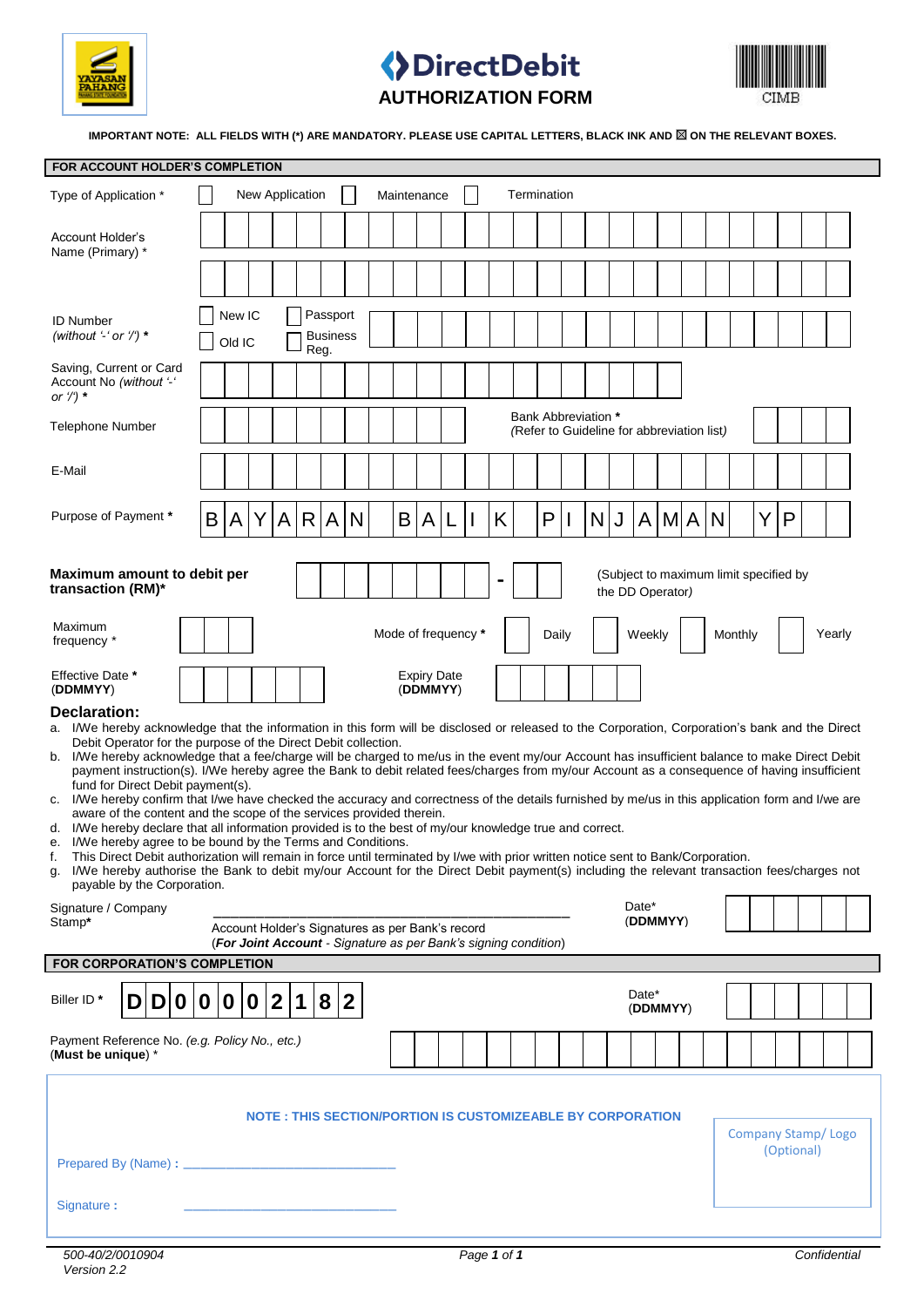## **CARA PERMOHONAN & DIRECT DEBIT UNTUK PEMBAYARAN BALIK PINJAMAN YAYASAN PAHANG**

- SILA DOWNLOAD **BORANG PERMOHONAN DIRECT DEBIT** DI LAMAN WEB YAYASAN PAHANG ATAU DAPATKAN DI KAUNTER YAYASAN PAHANG
- **BORANG HENDAKLAH DIISI DENGAN HURUF BESAR DAN PEN BERDAKWAT HITAM**
- **RUANGAN BERTANDA ( \* ) WAJIB DIISI**
- **CARA ISI BORANG PERMOHONAN DIRECT DEBIT:**

| Type of Application                                 |                      | <b>Tanda New Application</b>                     |
|-----------------------------------------------------|----------------------|--------------------------------------------------|
| Account Holder's Name                               | $\ddot{\phantom{a}}$ | Isikan nama penuh mengikut kad pengenalan baru   |
| ID Number (without '-')                             | $\ddot{\cdot}$       | Tanda New IC and isikan no kad pengenalan baru   |
| Saving, Current or Card<br>Account No (without '-') | $\ddot{\phantom{a}}$ | Isikan no akaun bank pembayar                    |
| <b>Telephone Number</b>                             | $\ddot{\phantom{a}}$ | Isikan no telefon terkini                        |
| <b>Bank Abbreviation</b>                            | $\ddot{\phantom{a}}$ | Rujuk kod bank di bawah (contoh CIMB - BCBB0235) |
| Purpose of Payment                                  | $\ddot{\phantom{a}}$ | <b>BAYARAN BALIK PINJAMAN YP</b>                 |
| Maximum amount to debit :<br>Per transaction (RM)*  |                      | Isikan jumlah yang hendak dipotong setiap bulan  |

## **Sekiranya ingin membuat pembayaran 1 kali dalam 1 bulan, sila isi seperti berikut :**

| Maximum frequency                 | Isikan '1'                                       |
|-----------------------------------|--------------------------------------------------|
| Mode frequency                    | Tandakan 'Monthly'                               |
| <b>Effective Date</b><br>(DDMMYY) | Tarikh potongan hendak dibuat (Hari/Bulan/Tahun) |
| <b>Expiry Date</b><br>(DDMMYY)    | Tarikh potongan ditamatkan (Hari/Bulan/Tahun)    |
| <b>Signature/Company Stamp</b>    | Tandatangan pemegang akaun                       |

 $\bullet$  SILA KEMBALIKAN BORANG ASAL YANG TELAH LENGKAP DIISI KEPADA YAYASAN PAHANG UNTUK TINDAKAN KEPADA PIHAK BANK